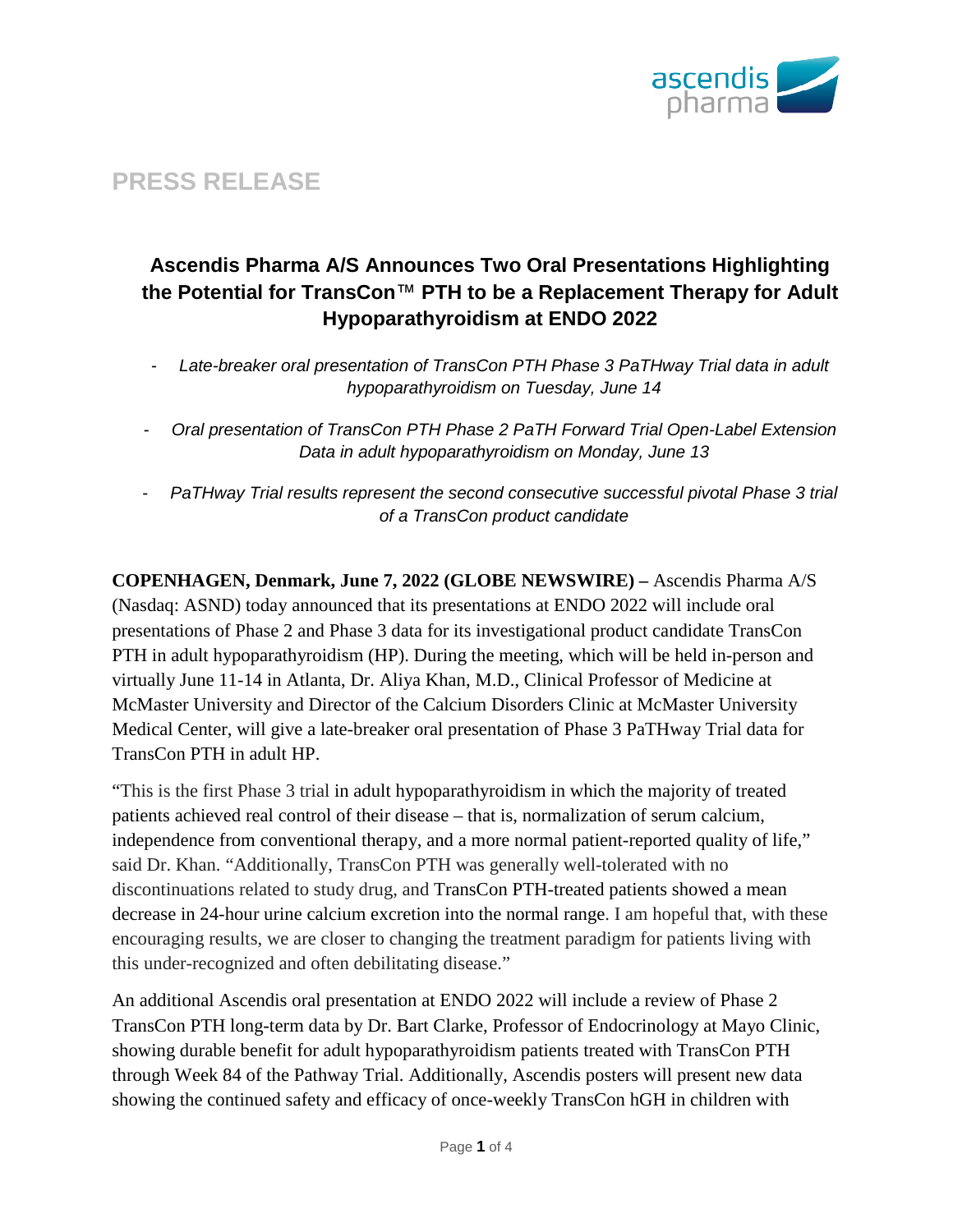growth hormone deficiency treated for 2.5 years in the EnliGHten Trial, and, for adults with growth hormone deficiency, new research showing low treatment rates, increased medical risks, and higher healthcare costs.

Ascendis will also host a Medical Affairs booth (#1515) at ENDO 2022, as well as a separate booth (#1415) and events showcasing SKYTROFA® (lonapegsomatropin-tcgd), the company's once-weekly treatment for pediatric growth hormone deficiency.

"ENDO is one of the largest endocrine health symposiums, and we are especially pleased this year to be providing a comprehensive review of data from our second consecutive successful Phase 3 trial," said Jan Mikkelsen, Ascendis Pharma's President and Chief Executive Officer. "Ascendis is deeply committed to developing products that deliver value for patients, payers and society, and we are honored to be able to partner with patients, physicians, and other specialists in our work to advance understanding and treatment of rare endocrine diseases."

| Ascendis Pharma presentations and educational sessions at ENDO 2022 will include: |  |  |  |
|-----------------------------------------------------------------------------------|--|--|--|
|                                                                                   |  |  |  |

| <b>Hypoparathyroidism</b>             |                                                                                                                                                                                          |  |  |  |
|---------------------------------------|------------------------------------------------------------------------------------------------------------------------------------------------------------------------------------------|--|--|--|
| Tuesday, June 14<br>$9:45 - 11:15$ am | Late-Breaker<br><b>Phase 3 PaTHway Trial: Participants Treated with TransCon PTH</b><br>Achieved Independence from Conventional Therapy While Maintaining<br><b>Normal Serum Calcium</b> |  |  |  |
|                                       | Presented by: Aliya Khan, M.D.                                                                                                                                                           |  |  |  |
| Monday, June 13                       | <b>Oral Presentation</b>                                                                                                                                                                 |  |  |  |
| $11:30am - 1:00pm$                    | The PaTH Forward Trial: Efficacy and Safety of TransCon PTH<br>Through Week 84 for Adults with Hypoparathyroidism                                                                        |  |  |  |
|                                       | Presented by: Bart Clarke, M.D.                                                                                                                                                          |  |  |  |
| Saturday, June 11                     | Education                                                                                                                                                                                |  |  |  |
| $1:00 - 2:00$ pm                      | Managing Patients with Hypoparathyroidism: A Healthcare                                                                                                                                  |  |  |  |
| Product Theater #2                    | <b>Professional and Patient Partnership</b>                                                                                                                                              |  |  |  |
|                                       | Speaker: John P. Bilezikian, M.D.                                                                                                                                                        |  |  |  |

#### **Growth Hormone Deficiency**

| Monday, June 13    | Rapid Fire e-Poster                                                 |
|--------------------|---------------------------------------------------------------------|
| $12:30 - 2:30$ pm  | Safety and Efficacy of Treatment with Lonapegsomatropin in Children |
| On-site and on-    | with Growth Hormone Deficiency at Week 130 in the EnliGHten Trial   |
| demand for virtual | Presented by: Paul Saenger, M.D.                                    |
| attendees          |                                                                     |
| On-site and on-    | Poster Plus                                                         |
| demand for virtual | Economic Burden of Growth Hormone Deficiency in a U.S. Adult        |
| attendees          | <b>Population</b>                                                   |
|                    | Authored by: Alden Smith, Janna Manjelievskaia, et al               |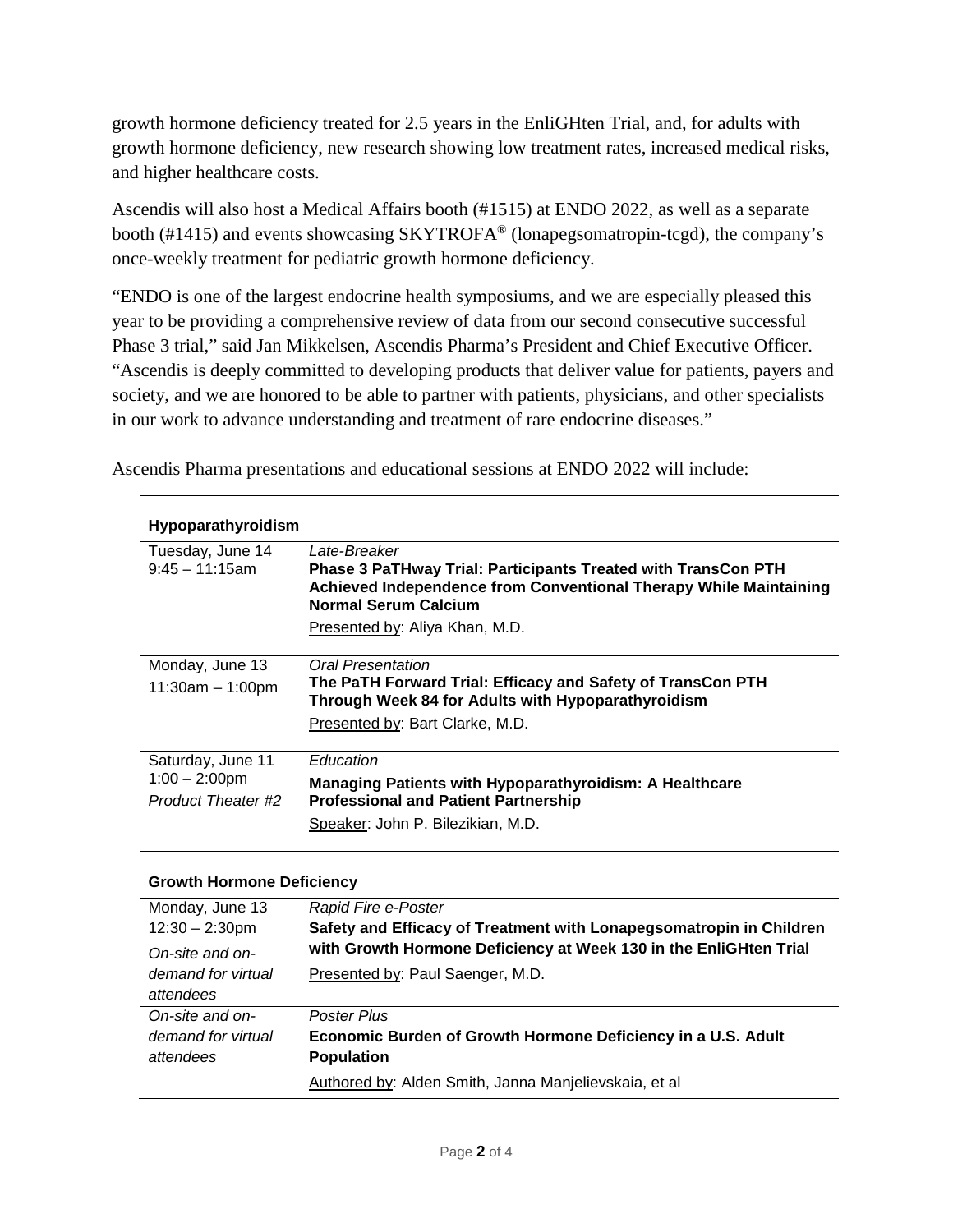Sunday, June 12  $9:15 - 10:00$ am *Product Theater #3* *Education* **SKYTROFA (Lonapegsomatropin-tcgd): The First FDA-Approved Once-Weekly Treatment for Pediatric Growth Hormone Deficiency** Speaker: Aristides Maniatis, M.D.

### **About Ascendis Pharma A/S**

Ascendis Pharma is applying its innovative platform technology to build a leading, fully integrated biopharma company focused on making a meaningful difference in patients' lives. Guided by its core values of patients, science and passion, the company uses its TransCon technologies to create new and potentially best-in-class therapies. Ascendis is headquartered in Copenhagen, Denmark, and has additional facilities in Heidelberg and Berlin, Germany; Palo Alto and Redwood City, California; and Princeton, New Jersey. Please visit [www.ascendispharma.com](http://www.ascendispharma.com/) to learn more.

### **Forward-Looking Statements**

This press release contains forward-looking statements that involve substantial risks and uncertainties. All statements, other than statements of historical facts, included in this press release regarding Ascendis' future operations, plans and objectives of management are forwardlooking statements. Examples of such statements include, but are not limited to, statements relating to (i) Ascendis' expectations regarding the potential for TransCon PTH to be a replacement therapy for adult hypoparathyroidism, (ii) Ascendis' ability to apply its platform technology to build a leading, fully integrated biopharma company, and (iii) Ascendis' use of its TransCon technologies to create new and potentially best-in-class therapies. Ascendis may not actually achieve the plans, carry out the intentions or meet the expectations or projections disclosed in the forward-looking statements and you should not place undue reliance on these forward-looking statements. Actual results or events could differ materially from the plans, intentions, expectations and projections disclosed in the forward-looking statements. Various important factors could cause actual results or events to differ materially from the forwardlooking statements that Ascendis makes, including the following: dependence on third party manufacturers and distributors to supply TransCon hGH, the SKYTROFA® Auto-Injector and other study drug for commercial sales in the U.S. and clinical studies; unforeseen safety or efficacy results in its oncology programs, TransCon hGH, TransCon PTH and TransCon CNP or other development programs; unforeseen expenses related to commercialization of lonapegsomatropin-tcgd in the U.S., the co-pay program, and the further development of TransCon hGH, expenses related to the development and potential commercialization of its oncology programs, TransCon hGH, TransCon PTH and TransCon CNP or other development programs, selling, general and administrative expenses, other research and development expenses and Ascendis' business generally; delays in the development of its oncology programs, TransCon hGH, TransCon PTH and TransCon CNP or other development programs related to